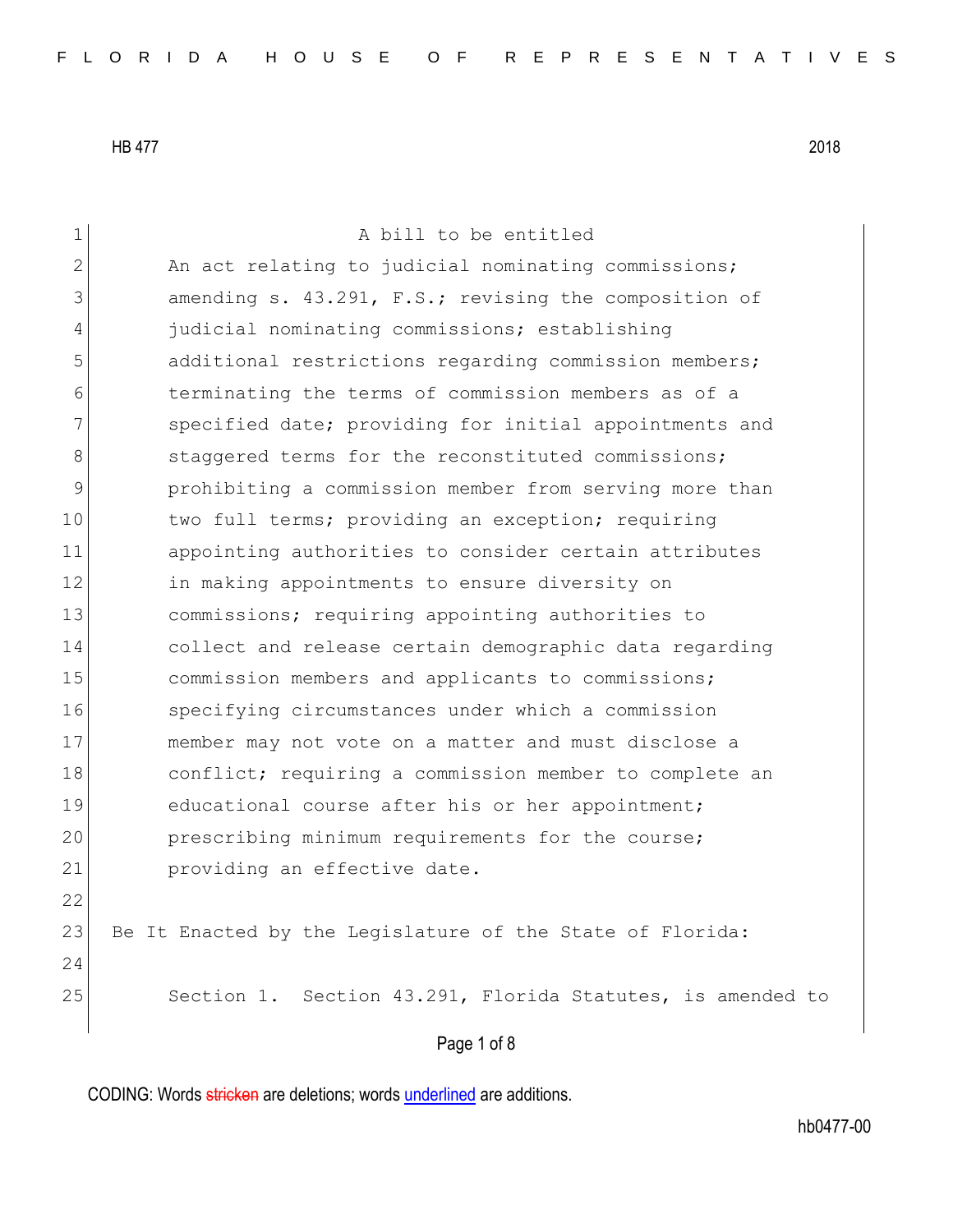Page 2 of 8 26 read: 27 43.291 Judicial nominating commissions.— 28 (1) Each judicial nominating commission is shall be 29 composed of the following members: 30 (a) Three Four members of The Florida Bar, appointed by 31 the Board of Governors of The Florida Bar <del>Governor</del>, who are  $32$  engaged in the practice of law, each of whom is a resident of 33 the territorial jurisdiction served by the commission to which 34 the member is appointed. The Board of Governors of The Florida 35 Bar shall submit to the Governor three recommended nominees for 36 each position. The Governor shall select the appointee from the 37 <del>list of nominees recommended for that position, but the Governor</del> 38 may reject all of the nominees recommended for a position and 39 request that the Board of Governors submit a new list of three 40 different recommended nominees for that position who have not 41 been previously recommended by the Board of Governors. 42 (b) Three <del>Five</del> members appointed by the Governor, each of 43 whom is a resident of the territorial jurisdiction served by the 44 commission to which the member is appointed, of which only  $a\pm$ 45 <del>least</del> two may be are members of The Florida Bar engaged in the 46 practice of law. 47 (c) Three members, each of whom is a resident of the 48 territorial jurisdiction served by the commission to which the 49 member is appointed, and who are not members of The Florida Bar 50 and are not engaged in the practice of law, selected and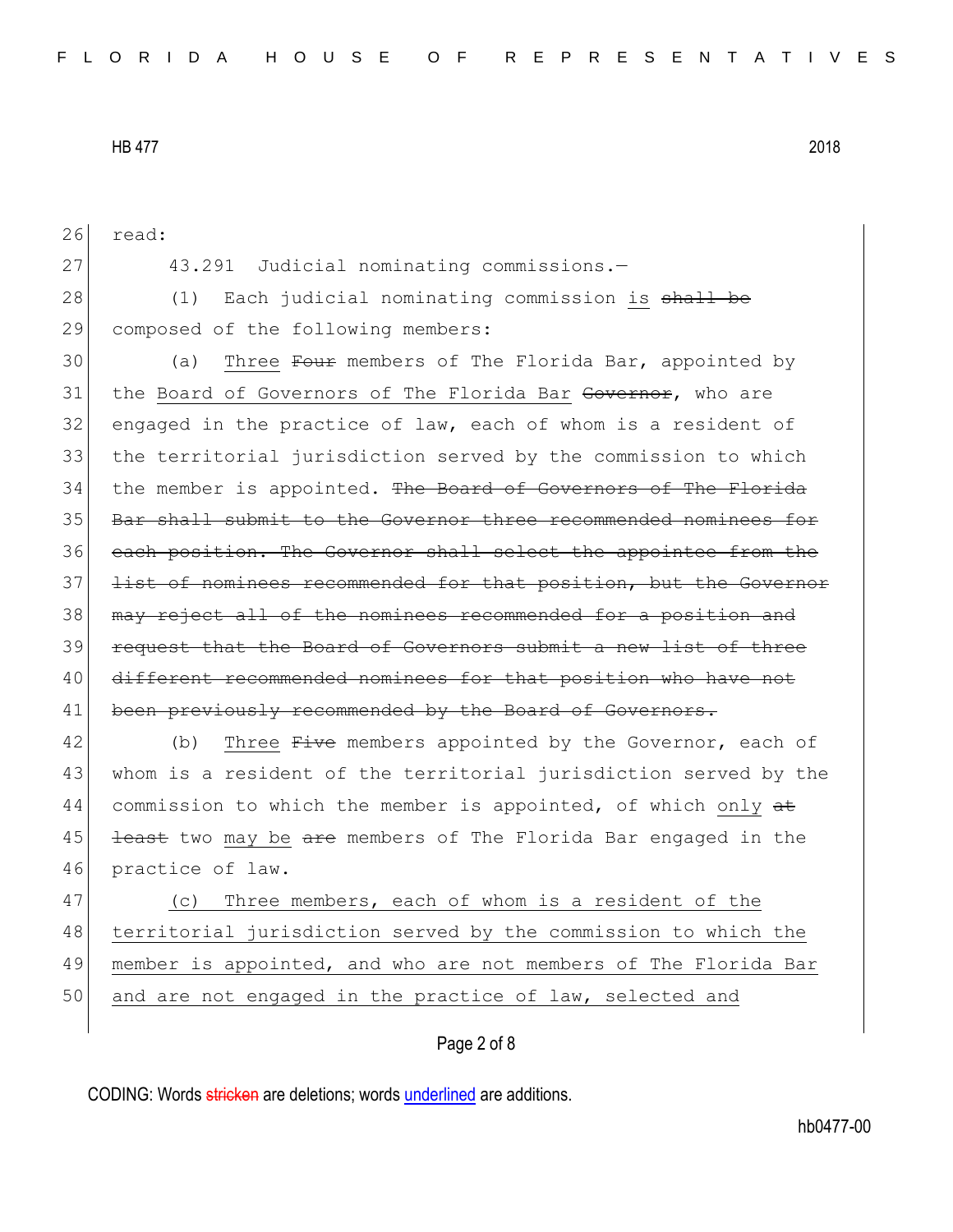| 51 | appointed by a majority vote of the members of the commission   |
|----|-----------------------------------------------------------------|
| 52 | appointed pursuant to paragraphs (a) and (b).                   |
| 53 |                                                                 |
| 54 | No more than five members of each commission may be of the same |
| 55 | political party.                                                |
| 56 | A member of a judicial nominating commission may not:<br>(2)    |
| 57 | Serve as a member of more than one judicial nominating<br>(a)   |
| 58 | commission at the same time.                                    |
| 59 | Serve as a member of the Judicial Qualifications<br>(b)         |
| 60 | Commission at any time during which the member serves on a      |
| 61 | judicial nominating commission.                                 |
| 62 | Hold any elective or appointive state, federal, or<br>(C)       |
| 63 | other political office while serving on a judicial nominating   |
| 64 | commission.                                                     |
| 65 | Be appointed to any state judicial office for 2 years<br>(d)    |
| 66 | after his or her term on the judicial nominating commission     |
| 67 | expires justice or judge may not be a member of a judicial      |
| 68 | nominating commission. A member of a judicial nominating        |
| 69 | commission may hold public office other than judicial office. A |
| 70 | member of a judicial nominating commission is not eligible for  |
| 71 | appointment, during his or her term of office and for a period  |
| 72 | of 2 years thereafter, to any state judicial office for which   |
| 73 | that commission has the authority to make nominations.          |
| 74 | All acts of a judicial nominating commission must be<br>(3)     |
| 75 |                                                                 |
|    | made with a concurrence of a majority of its members.           |

## Page 3 of 8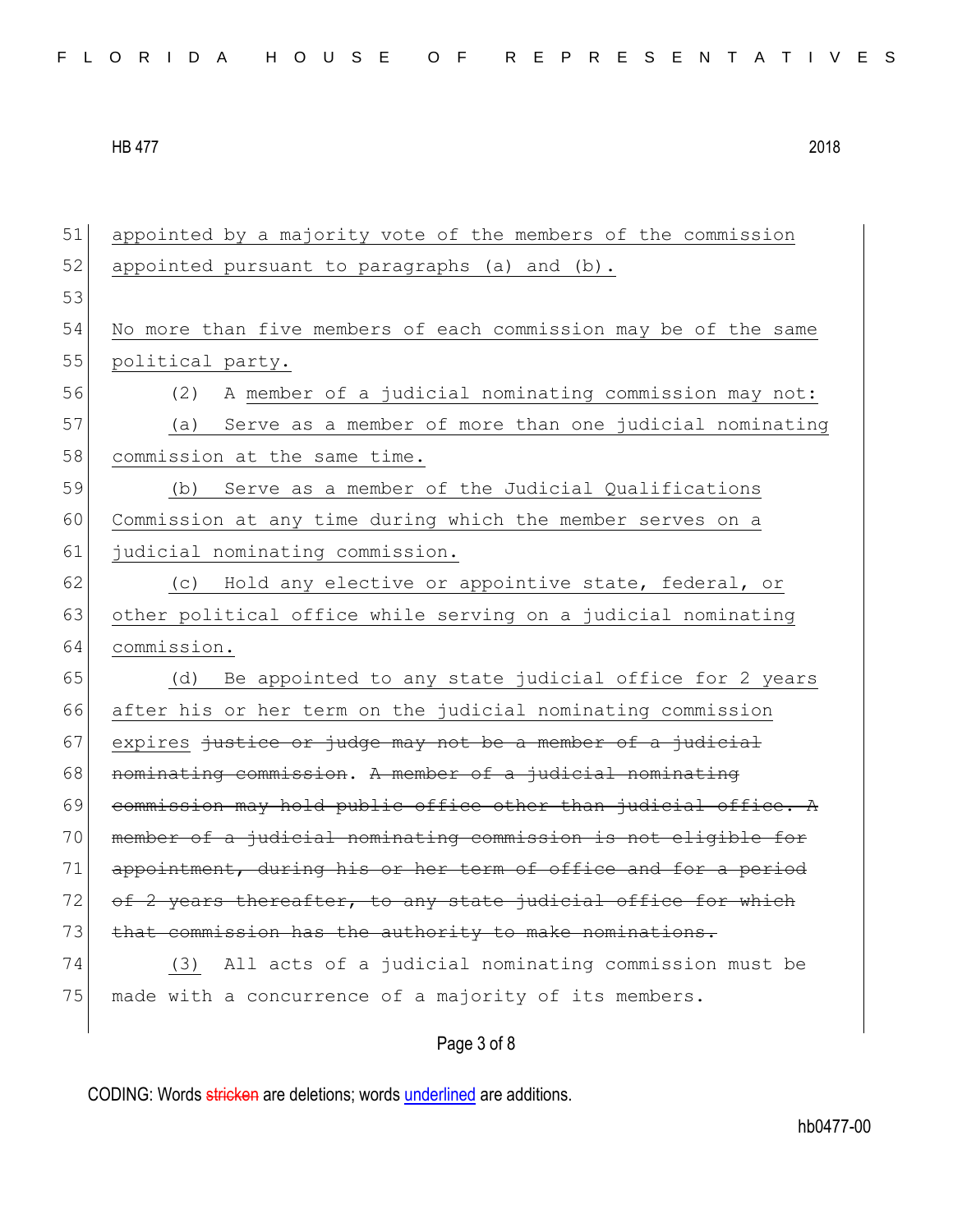| 76  | $(4)$ $(3)$ Effective July 1, 2018, the terms of all members of         |
|-----|-------------------------------------------------------------------------|
| 77  | judicial nominating commissions are terminated. In order to             |
| 78  | achieve staggered terms, new members to judicial nominating             |
| 79  | commissions shall be initially appointed in the following               |
| 80  | manner:                                                                 |
| 81  | One appointment for a term ending July 1, 2019, for<br>(a)              |
| 82  | each appointing authority listed under paragraphs (1)(a), (b),          |
| 83  | and $(c)$ .                                                             |
| 84  | (b)<br>One appointment for a term ending July 1, 2020, for              |
| 85  | each appointing authority listed under paragraphs (1)(a), (b),          |
| 86  | and $(c)$ .                                                             |
| 87  | One appointment for a term ending July 1, 2021, for<br>(C)              |
| 88  | each appointing authority listed under paragraphs $(1)$ $(a)$ , $(b)$ , |
| 89  | and (c) Notwithstanding any other provision of this section,            |
| 90  | each current member of a judicial nominating commission                 |
| 91  | appointed directly by the Board of Governors of The Florida Bar         |
| 92  | shall serve the remainder of his or her term, unless removed for        |
| 93  | eause. The terms of all other members of a judicial nominating          |
| 94  | commission are hereby terminated, and the Governor shall appoint        |
| 95  | new members to each judicial nominating commission in the               |
| 96  | following manner:                                                       |
| 97  | (a) Two appointments for terms ending July 1, 2002, one of              |
| 98  | which shall be an appointment selected from nominations                 |
| 99  | submitted by the Board of Governors of The Florida Bar pursuant         |
| 100 | to paragraph (1) (a) ;                                                  |
|     |                                                                         |

Page 4 of 8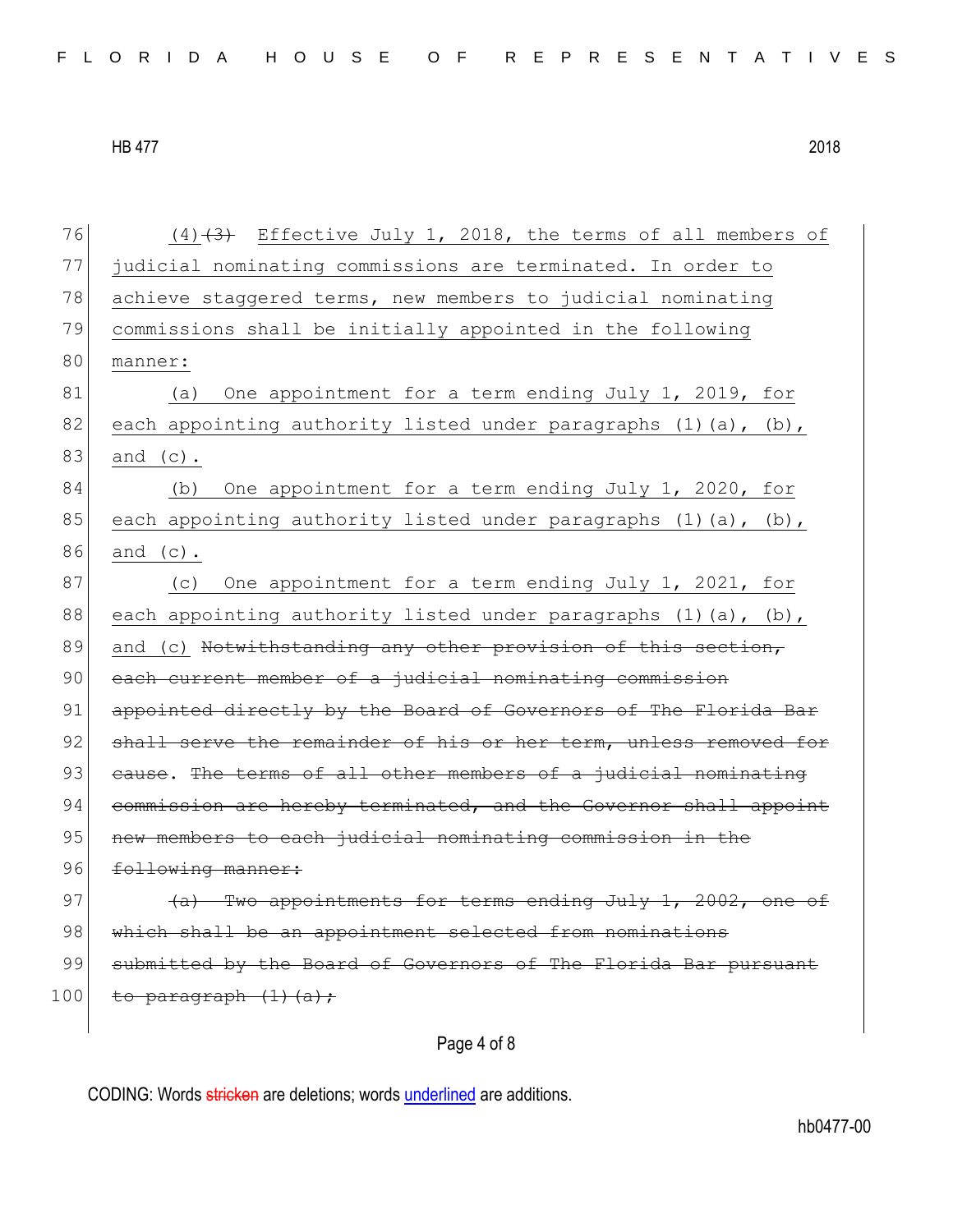101 (b) Two appointments for terms ending July 1, 2003; and 102 **(c)** Two appointments for terms ending July 1, 2004. 103 104 Every subsequent appointment, except an appointment to fill a 105 vacant, unexpired term, shall be for 4 years. Each expired term 106 or vacancy shall be filled by appointment in the same manner as 107 the member whose position is being filled. A member of any 108 judicial nominating commission may not serve more than two full 109 terms, which does not include any balance remaining on an 110 unexpired term if the initial appointment was to fill a vacancy. 111  $(5)$   $(4)$  In making an appointment, the Governor, the Board 112 of Governors of The Florida Bar, and members of the judicial 113 nominating commissions shall seek to ensure that, to the extent 114 **possible,** the membership of the commission reflects the  $\frac{1}{10}$ 115 ethnic, and gender diversity as to ethnicity, race, disability, 116 veteran status, gender, gender identity, sexual orientation, and 117 as well as the geographic distribution, of the population within 118 the territorial jurisdiction of the court for which nominations 119 will be considered. The Governor, the Board of Governors of The 120 Florida Bar, and members of the judicial nominating commissions 121 shall also consider the adequacy of representation of each 122 county within the judicial circuit. 123 (a) The Executive Office of the Governor shall collect and 124 release annually, on an aggregate statewide and commission-level 125 basis, the demographic data provided by all members of judicial

## Page 5 of 8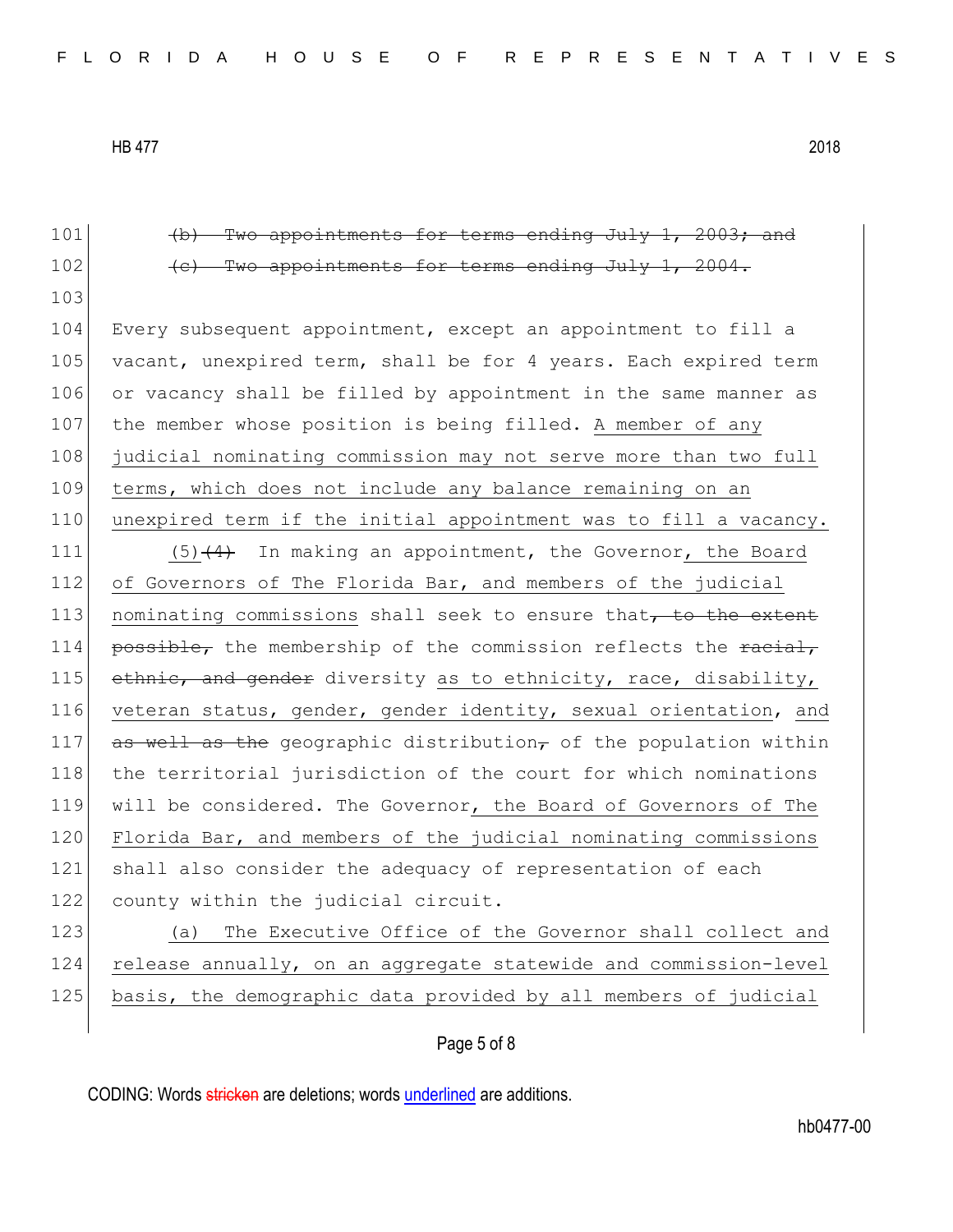| 126 | nominating commissions and all applicants to a judicial          |
|-----|------------------------------------------------------------------|
| 127 | nominating commission received by the Governor relative to       |
| 128 | ethnicity, race, disability, veteran status, gender, gender      |
| 129 | identity, and sexual orientation.                                |
| 130 | The Board of Governors of The Florida Bar shall<br>(b)           |
| 131 | collect and release annually, on an aggregate statewide and      |
| 132 | commission-level basis, the demographic data provided by all     |
| 133 | members of judicial nominating commissions and all applicants to |
| 134 | a judicial nominating commission received by the Board of        |
| 135 | Governors of The Florida Bar relative to ethnicity, race,        |
| 136 | disability, veteran status, gender, gender identity, and sexual  |
| 137 | orientation.                                                     |
| 138 | (c) The judicial nominating commissions shall collect and        |
| 139 | release annually, on a commission-level basis, the demographic   |
| 140 | data provided by all members of that judicial nominating         |
| 141 | commission and all applicants to a judicial nominating           |
| 142 | commission received by the members of the respective commission  |
| 143 | relative to ethnicity, race, disability, veteran status, gender, |
| 144 | gender identity, and sexual orientation.                         |
| 145 | Demographic data of members of judicial nominating<br>(d)        |
| 146 | commissions and applicants shall be collected through anonymous  |
| 147 | surveys and released in the statistical aggregate.               |
| 148 | A member may not vote on any matter in which he or she<br>(6)    |
| 149 | has a substantial personal or pecuniary interest. Any member who |
| 150 | believes that his or her personal or business relationship to    |
|     |                                                                  |

## Page 6 of 8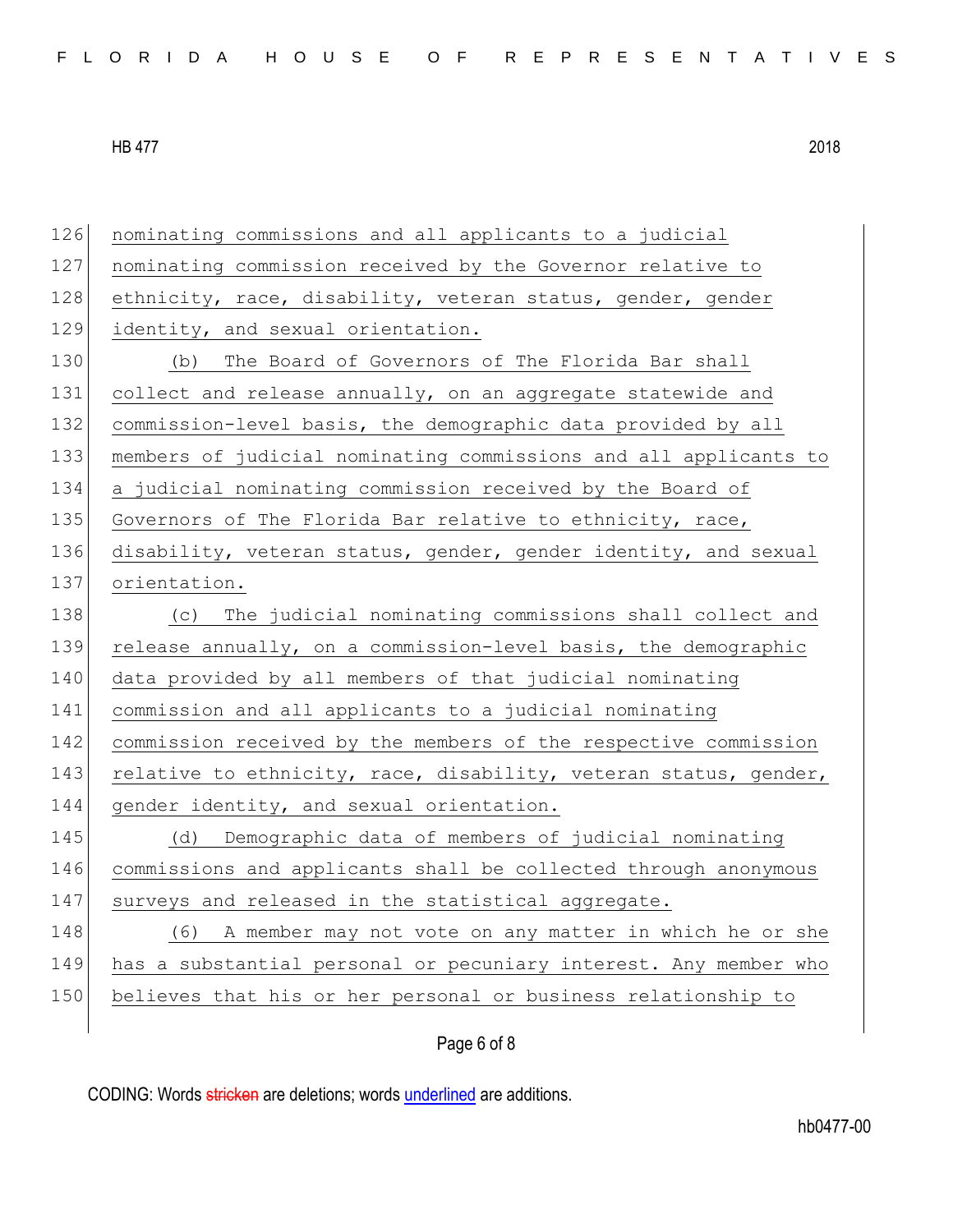151 any applicant for a judicial vacancy might prevent the member 152 from fairly and objectively considering the qualifications of 153 that applicant, or might otherwise involve a conflict of 154 interest or create the appearance thereof, shall disclose the 155 circumstances of the actual or apparent conflict to the 156 commission and shall recuse himself or herself from discussing 157 or voting on the nomination of that applicant. 158  $(7)$   $(5)$  A member of a judicial nominating commission may be 159 suspended for cause by the Governor pursuant to uniform rules of 160 procedure established by the Executive Office of the Governor 161 consistent with s. 7 of Art. IV of the State Constitution. 162  $(8)$  (6) A quorum of the judicial nominating commission is 163 necessary to take any action or transact any business. For 164 purposes of this section, a quorum consists of a majority of 165 commission members currently appointed. 166 (9) Within the first 6 months of appointment, each member 167 of a judicial nominating commission shall complete an 168 educational course designed to familiarize a member with the 169 rules of procedure of the judicial nominating commission to 170 which the member is appointed. In addition, the educational 171 course must include content on implicit bias in order to educate 172 members about the science surrounding bias and how to develop a 173 nominating process that is as free from bias as possible. 174  $(10)$   $(7)$  The Executive Office of the Governor shall provide 175 all administrative support for each judicial nominating

Page 7 of 8